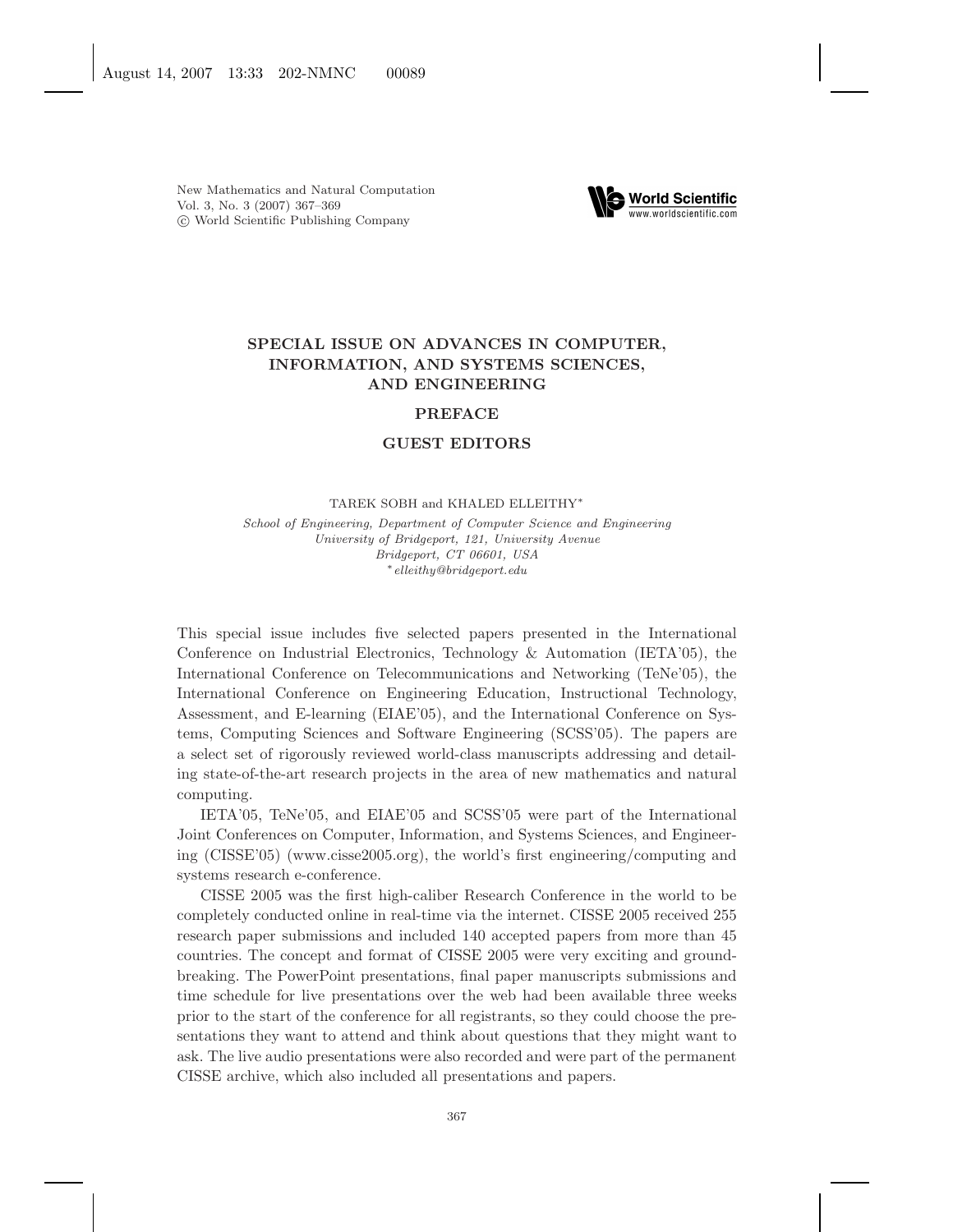## 368 *T. Sobh & K. Elleithy*

IETA'05, TeNe'05, EIAE'05, and SCSS'05 provided a virtual forum for presentation and discussion of the state-of the-art research in Industrial Electronics, Technology & Automation (IETA'05), Telecommunications and Networking (TeNe'05), Engineering Education, Instructional Technology, Assessment & E-learning (EIAE'05), and Systems, Computing Sciences and Software Engineering (SCSS'05). The virtual conferences were conducted through the Internet using web-conferencing tools, made available by the conference. Authors presented their PowerPoint, audio or video presentations using web-conferencing tools without the need for travel. The conferences sessions were broadcasted to all the conference participants, where session participants were able to interact with the presenter during the presentation and (or) during the Q&A slot that followed the presentation. These international conferences were held entirely online. The accepted and presented papers were made available after the conference both on a *CD* and as a book publication by Springer.

The audio rooms of the IETA'05, TeNe'05, and EIAE'05, and SCSS'05 conferences provided superb audio even over low speed internet connections, the ability to display PowerPoint presentations, and cross-platform compatibility (the conferencing software runs on Windows, Mac, and any other operating system that supports Java). In addition, the conferencing system allowed for an unlimited number of participants, which in turn granted us the opportunity to allow all IETA'05, TeNe'05, SCSS'05 and EIAE'05 participants to attend all presentations, as opposed to limiting the number of available seats for each session.

This special issue includes five papers. The first paper by Mojtaba Sabeghi *et al.* presents a fuzzy algorithm for scheduling soft periodic tasks in preemptive real-time systems. The paper proposes a fuzzy scheduling approach to real-time system scheduling in which the scheduling parameters are treated as fuzzy variables. Simulation results are compared with both EDF and LLF scheduling algorithms. The proposed fuzzy approach shows promising results.

The second paper by A. Regalado Ménde *et al.* proposes a linear cascade composition control (master/slave). Two configurations are presented and evaluated in a dynamic model of a continuous stirred tank. From a stability analysis point of view, it is noted that the system assent time is 7 to 8 times reduced compared to the assent time without loop control. Implementation of such control configurations can solve the problem of loop control composition.

The third paper by Andrey N. Dmitriev presents a mathematical model of blast furnace smelting. The presented model allows analyzing the processes of iron reduction along the height of a blast furnace in conditions of non-uniform movement of material and gas along the radius of the furnace.

The fourth paper by J. Berke presents a new spectral fractal dimension. The suggested method proved that with generalization of the box method, fractal dimension-based measurements give practically applicable results in case of an optional number of dimensions.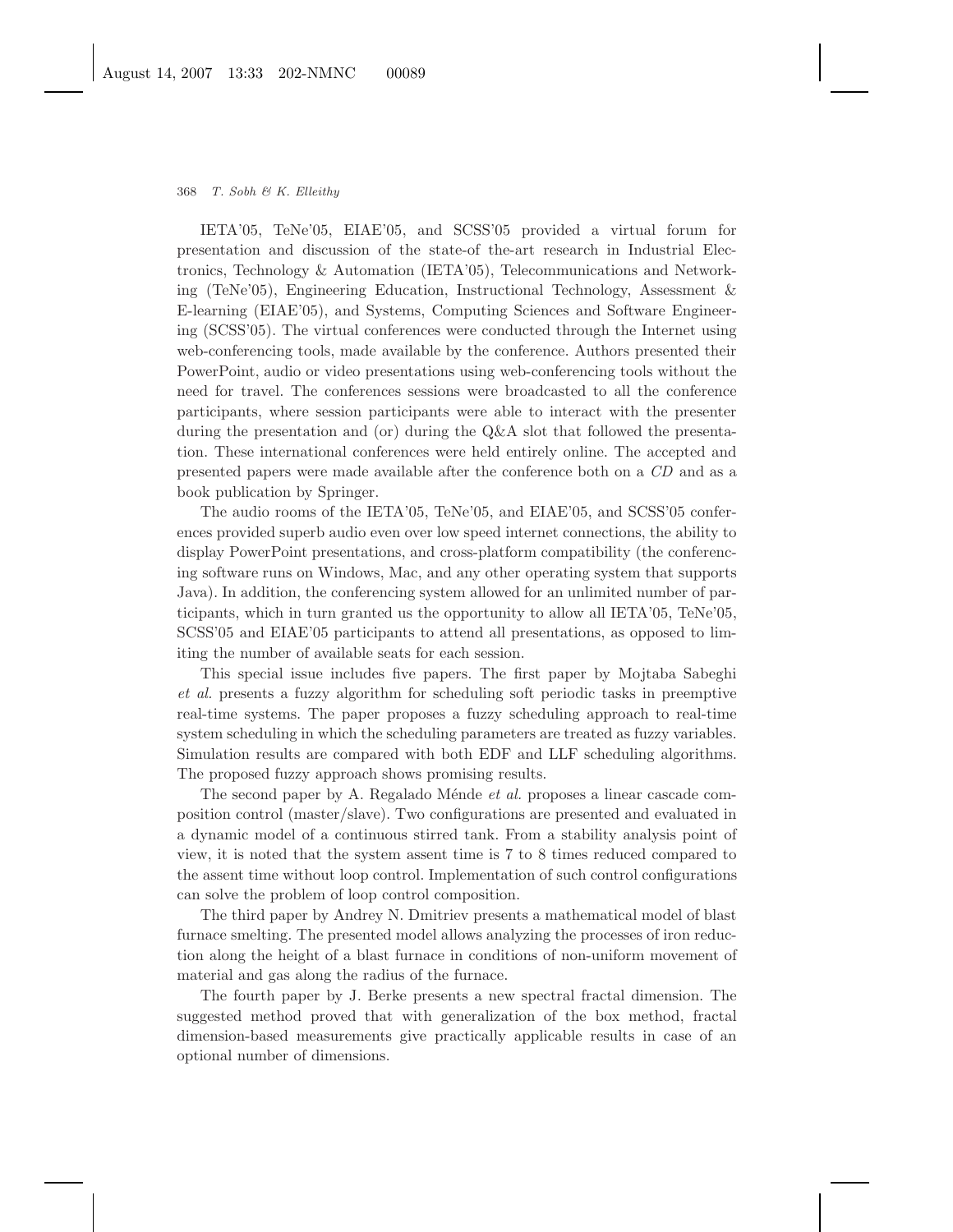Finally, the fifth paper by Bougaev *et al.* presents a new method for reducing a training data set in the context of nonparametric classification. The new method is based on the method of *R*-clouds. A data set reduction approach using Rvachev functions-based representation of the separating boundary is proposed. The *R*-cloud method was found instructive and practical in a number of engineering problems related to pattern classification.

We hope that you will find the selected papers, covering the state-of-the-art advances in the area of new mathematics and natural computing to be interesting.